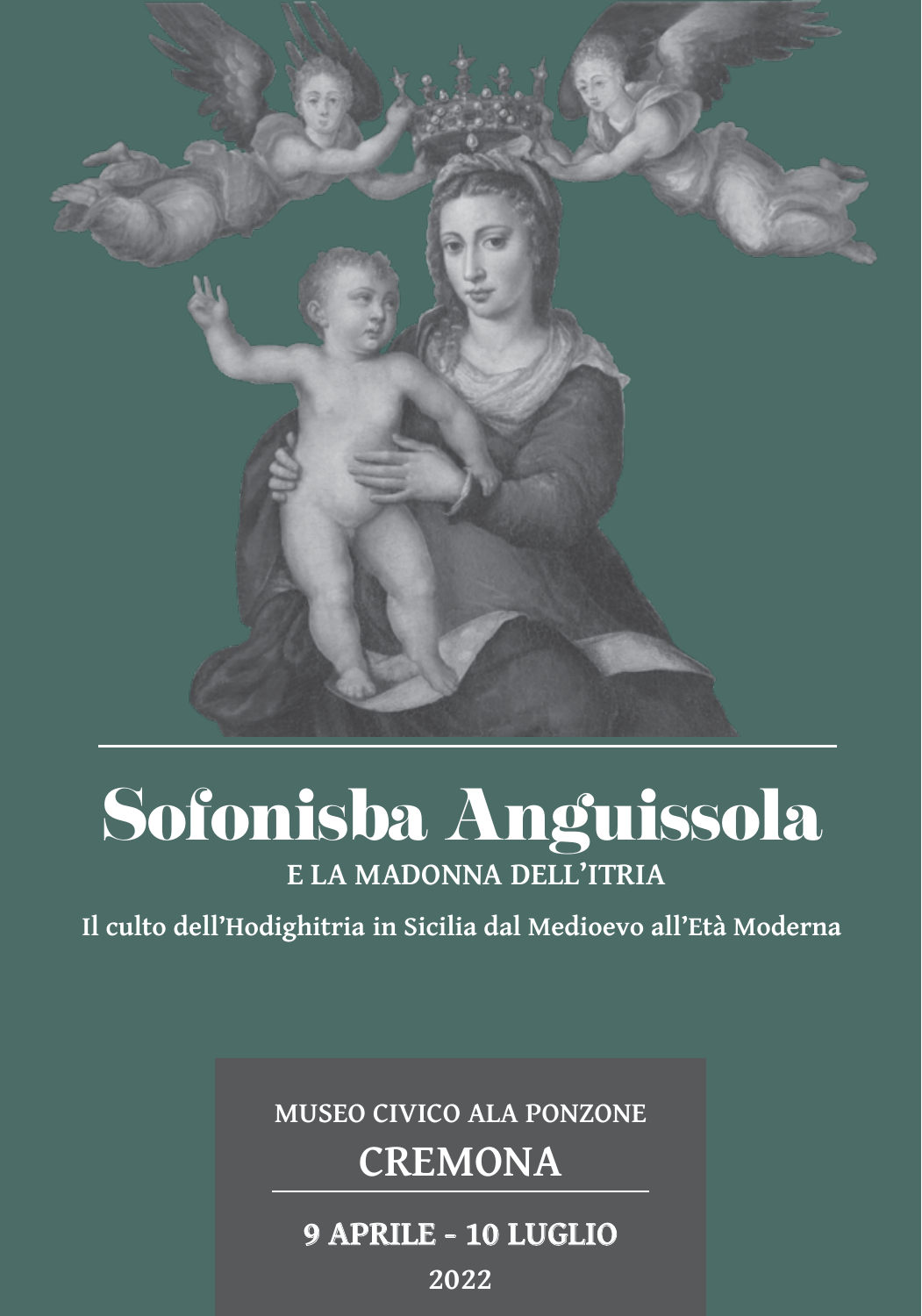# Sofonisba Anguissola and the Madonna of Itria

**The cult of Hodegetria in Sicily from the Middle Ages to the Modern**

On May 26th 1573 Sofonisba married the Sicilian nobleman Fabrizio Moncada. After some years spent at the court of Madrid as a lady companion of Queen Isabella and as guardian of the infants, the artist from Cremona was welcomed in the small court of Paternò, on the slopes of Etna, where she began a new life. There is little information on his activity in these years, spent in the care of the fiefdom and always supporting his husband in the management of the economic activities, until his tragic death by drowning due to a pirate attack near the island of Capri on the 27th of April 1578. Sofonisba remained in Paternò for another year, but then she decided to leave Sicily to return back home. During this time we have no news about her pictorial activity, except for the altarpiece of the Madonna dell'Itria now preserved in the Annunziata church in Paternò. The exhibition shows the painting restored for this occasion, alongside a review of works (frescoes, paintings on wood and canvas, books, sculptures) that allow you to follow the evolution of the iconographic theme from the medieval icon of the Madonna Hodegetria to the modern one of the Madonna dell'Itria, mainly with regard to the Sicilian situation but also with an overview on the context in Northern Italy.

# Sofonisba Anguissola e la Madonna dell'Itria

**Il culto dell'Hodighitria in Sicilia dal Medioevo all'Età Moderna**

Il 26 maggio 1573 Sofonisba sposava il nobile siciliano Fabrizio Moncada. Dopo anni passati a corte a Madrid come dama di compagnia della regina Isabella e tutrice delle infante, la pittrice cremonese veniva accolta nella piccola corte di Paternò, alle falde dell'Etna, dove iniziava una nuova vita. Scarse sono le notizie della sua attività in questi anni, passati nella cura del feudo e sempre assecondando il marito nella gestione delle attività economiche, fino alla sua tragica morte per annegamento a causa di un attacco piratesco presso l'isola di Capri il 27 aprile 1578. Sofonisba rimase a Paternò ancora un anno, ma poi decise di abbandonare l'isola per tornare a Cremona. Durante questo tempo non abbiamo notizie di una sua attività pittorica, salvo che per la pala della Madonna dell'Itria oggi conservata nella chiesa dell'Annunziata di Paternò. La mostra espone al pubblico il dipinto restaurato per l'occasione, accanto a una rassegna di opere (affreschi, dipinti su tavola e tela, libri, sculture) che permettono di seguire l'evoluzione del tema iconografico dall'icona medievale della Madonna Hodighitria a quella moderna della Madonna dell'Itria, principalmente riguardo alla situazione siciliana ma anche con qualche apertura verso il Nord.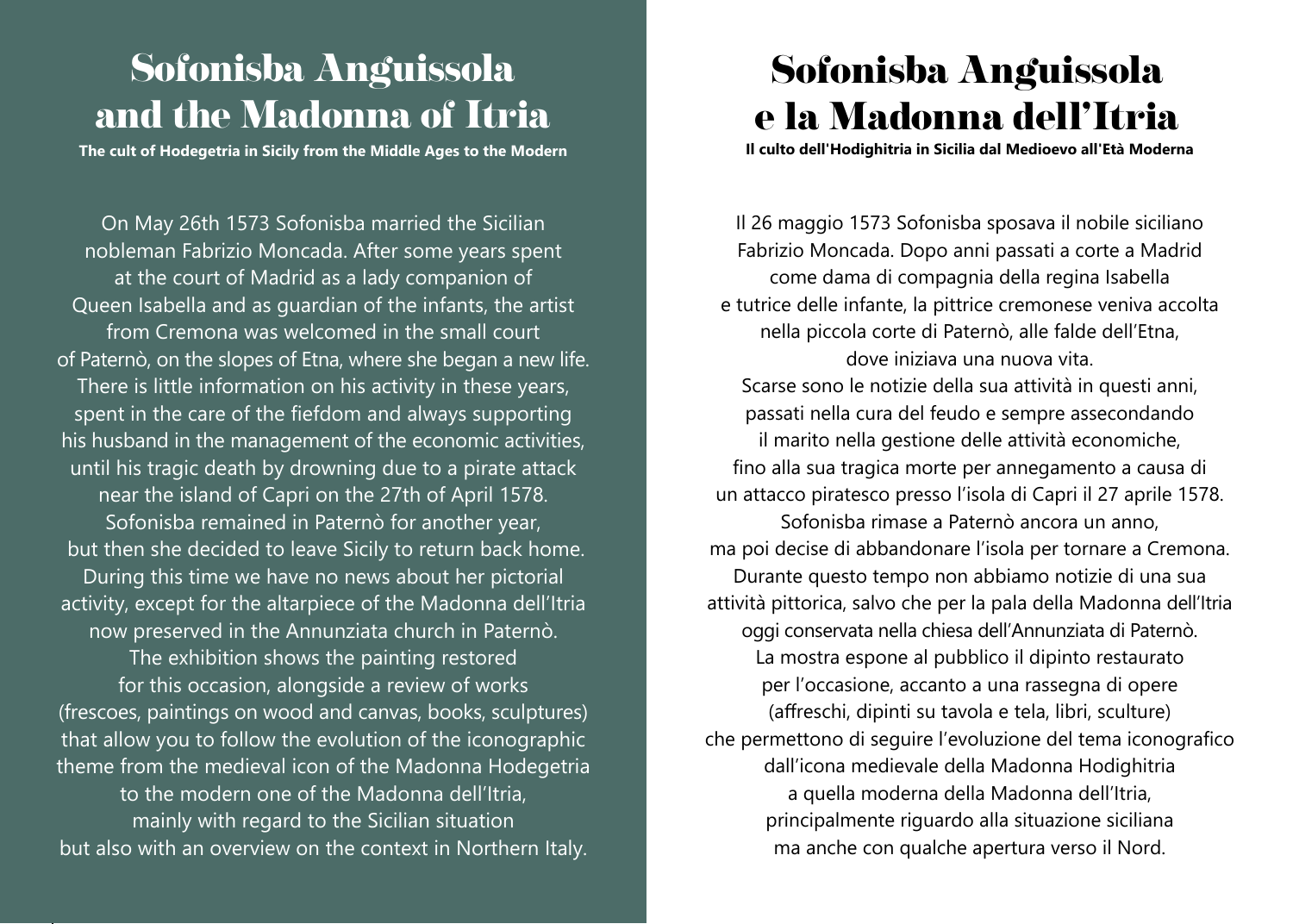Pittore attivo in Sicilia nella prima metà del XIII sec. *Painter active in Sicily in the first half of the 13th century*

> **MADONNA HODIGHITRIA (detta "Madonna della Spersa")** Palermo, Museo Diocesano



La Madonna della Spersa, nota con questo attributo in riferimento all'episodio evangelico dello smarrimento di Gesù nel Tempio di Gerusalemme, fu dipinta nella prima metà del XIII secolo da un ignoto pittore siciliano o italomeridionale per l'antica chiesa palermitana di San Nicolò de Latinis all'Albergheria, dove godeva di grandissima devozione. Iconograficamente, si tratta di una Panaghìa Hodighitria: la Vergine "che indica la via", cioè raffigurata mentre con l'inclinazione del capo e il gesto della mano destra raccomanda al fedele il proprio Figlio che sostiene col braccio sinistro. Il dipinto era provvisto di una preziosa copertura metallica a rilievo (la cosiddetta "manta") che si sovrapponeva all'himàtion, la cui rimozione nel tempo ha comportato la perdita della sottostante pellicola pittorica, così come sono ancora evidenti le tracce di una mezza corona anch'essa metallica oggi rimossa, idealmente sostenuta dagli angeli in volo.

*The Madonna della Spersa, known with this attribute in reference to the episode of the loss of Jesus in the Temple of Jerusalem, was painted in the first half of the 13th century by an unknown Sicilian or Southern Italian painter, for the ancient church of San Nicolò de Latinis all'Albergheria in Palermo, where it enjoyed great devotion. Iconographically, it is a Panagia Hodegetria: the Virgin "pointing the way", that is the Virgin recommending to the believer her own Son that she supports with her left arm. The painting was provided with a precious metal relief cover (the so-called "manta") that was superimposed on the himàtion, whose removal resulted in the loss of the underlying pictorial film. It is also possible to see the remaining traces of a removed half crown in metal, ideally supported by the flying angels.*



Ambito di Creta o isole dell'Egeo *Cretan school or Aegean Islands*

**1 2 EXECUTE COLUMN CONTROCRATOR IN TRONO la Vergine orante col Bambino e san Giovanni Crisostomo,** inizi del sec. XVII *TRIPTYCH WITH ENTHRONED PANTOCRATOR the Praying Virgin with Child and Saint John Chrysostom. Beginning of 17th century* Catania, Museo civico di Castello Ursino

> Trittico di piccole dimensioni, rimontato nella forma attuale in epoca recente. Al centro la figura del Pantocrator riprende tipologie proprie della pittura d'icone cretesi del secolo XV. L'effigie della Vergine orante col Bambino, a sinistra, corrisponde allo schema utilizzato in Sicilia per raffigurare la Madonna d'Itria. Questo può essere considerato una variante, o un'interpretazione particolare, del tipo della cosiddetta Platytera o "Vergine del Segno" da una profezia di Isaia, che si venerava nel complesso delle Blacherne, da cui è detta anche Blachernitissa, in cui il Bambino era rappresentato entro un medaglione sul busto della Madre. La versione con l'immagine di Cristo a mezza figura si sviluppò a Costantinopoli, nel secolo XIV, in associazione con il santuario suburbano della Zoodóchos Pigí ("la fontana che dà la vita").

*A small tryptich, only recently reassembled in its present form. At the center, the Pantocrator takes up typical typologies of the Cretan icon painting of the fifteenth century. The praying Virgin with Child, on the left, corresponds to the pattern used in Sicily to depict the Madonna of Itria. This can be considered a variant, or a particular interpretation, of the type of the socalled Platytera or "Virgin of the Sign" from a prophecy of Isaiah, which was venerated in the Blacherne complex at Constantinople, also know as Blachernitissa, in which the Child was represented within a medallion on the bust of the Mother. The version with the half-length image of Christ, developed in Constantinople in the 14th century, in association with the suburban sanctuary of the Zoodóchos Pigí ("the fountain that gives life").*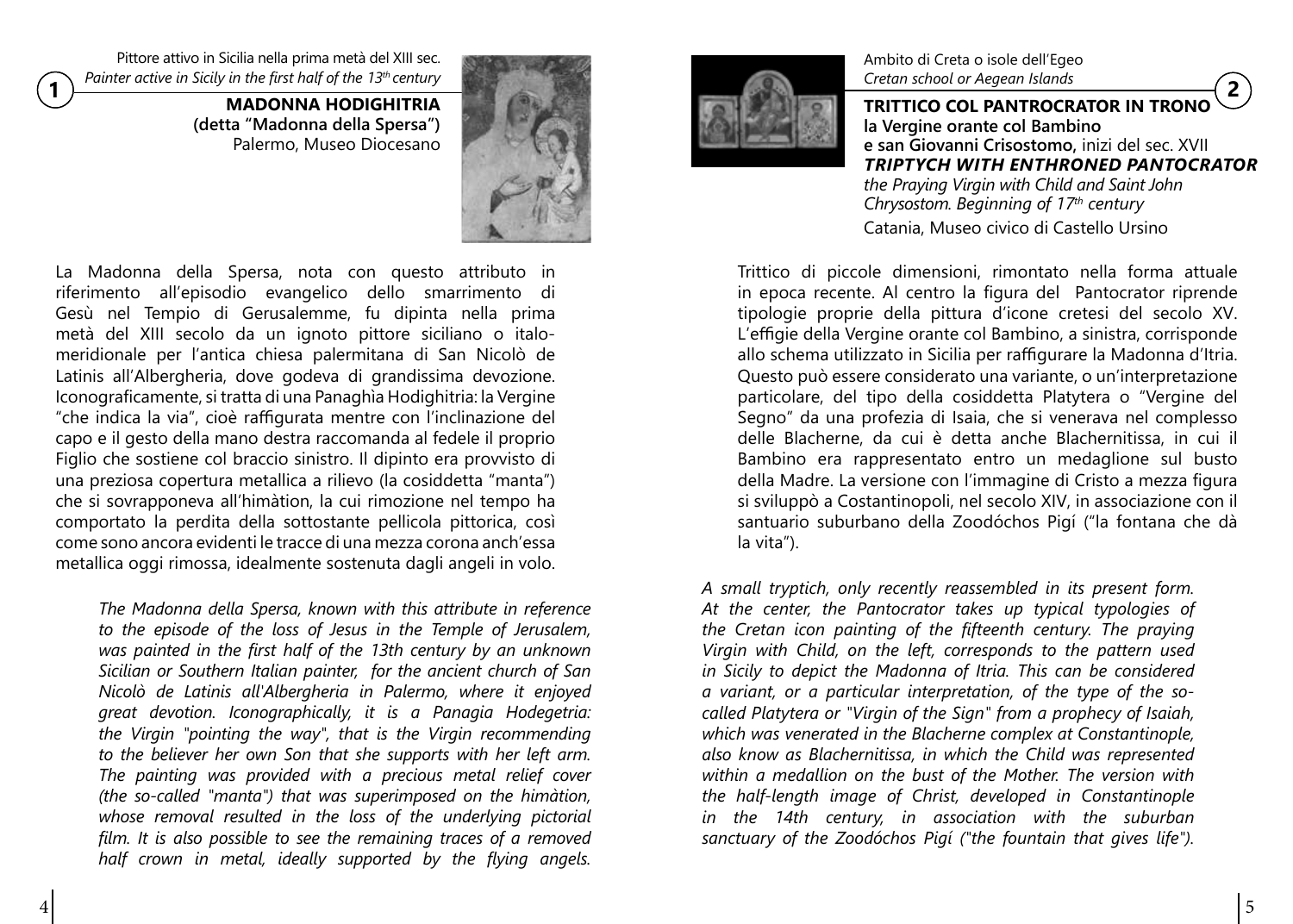**13 ANDONNA DELL'ITRIA** (*Master of the Judgment of Salomon*) (*A* Pittore siciliano della seconda metà del sec. XIV (Maestro del Giudizio di Salomone) *Sicilian painter of the second half of 14th century (Master of the Judgment of Salomon)*

**MADONNA DELL'ITRIA** *MADONNA OF ITRIA*  Agrigento, Museo Diocesano



L'affresco proviene dalla Cattedrale di Agrigento, da dove è stato trasportato nel 1910 proveniente dal pilastro dell'arco d'ingresso dal transetto alla navata meridionale. Maria incoronata è raffigurata in atteggiamento orante con il Cristo inscritto dentro un clipeo nel seno; nel riquadro in basso due monaci, o eremiti di rito bizantino, nell'atto di sorreggere la cassa in cui è riposta l'effige costantinopolitana; nello spazio intermedio compare una croce aniconica e ai suoi piedi una donatrice in ginocchio. Si tratta di una delle più antiche rappresentazioni della Madonna dell'Itria, ormai affrancatesi dall'Hodighitria bizantina, ma ancora con l'immagine della "Vergine del segno", vale a dire il clipeo che porta in grembo.

*The fresco comes from the Cathedral of Agrigento, from where it was transported in 1910 from the pillar of the transept's entrance arch leading to the southern nave.The crowned Virgin is depicted while she is praying with Christ inscribed inside a clypeus in her breast. In the lower panel there are two monks, or hermits of the Byzantine rite, in the act of supporting the chest in which the Constantinopolitan effigy is placed; in the intermediate space an aniconic cross appears and to her feet a donor on her knees. Far from the iconography of the Byzantine Hodegetria, this is one of the oldest representations of the Madonna of Itria in Sicily, now freed from the Byzantine Hodegetria, but still with the image of the "Virgin of the sign", that is to say the clypeus she carries in her womb.*

Pittore attivo in Sicilia nella seconda metà del XV sec. *Painter active in Sicily in the second half of the 15th century*

**MADONNA DELL'ITRIA** *MADONNA OF ITRIA*  Palermo, Museo Diocesano

L'opera proviene dalla parete di fondo del presbiterio della chiesa della Madonna dell'Itria di Palermo, da cui l'antica immagine di culto, scialbata e dimenticata venne di recente riscoperta. Il soggetto raffigurato è propriamente un'icona della Panaghìa Platytèra, raffigurata frontalmente con le braccia alzate in atteggiamento orante ed il Bambino nudo benedicente inserito entro una mandorla di luce e seduto sull'arcobaleno che fuoriesce da una grande cassa portata in processione da due monaci Calogeri. L'affresco è opera di uno sconosciuto maestro aggiornato sulla cultura rinascimentale mediterranea ma anche sensibile alle componenti umbro-marchigiane.

*The work comes from the back wall of the presbytery of the Madonna dell'Itria church in Palermo, from which the ancient, dull and forgotten image was recently rediscovered. The subject is properly an icon of Panaghìa Platytèra, depicted frontally with his arms raised in a praying attitude and the naked Blessing Child inserted within an almond of light and seated on the rainbow, carried in procession by two monks. The fresco was depicted by an unknown master trained about the Mediterranean Renaissance, but also sensitive to the schools of Central Italy.*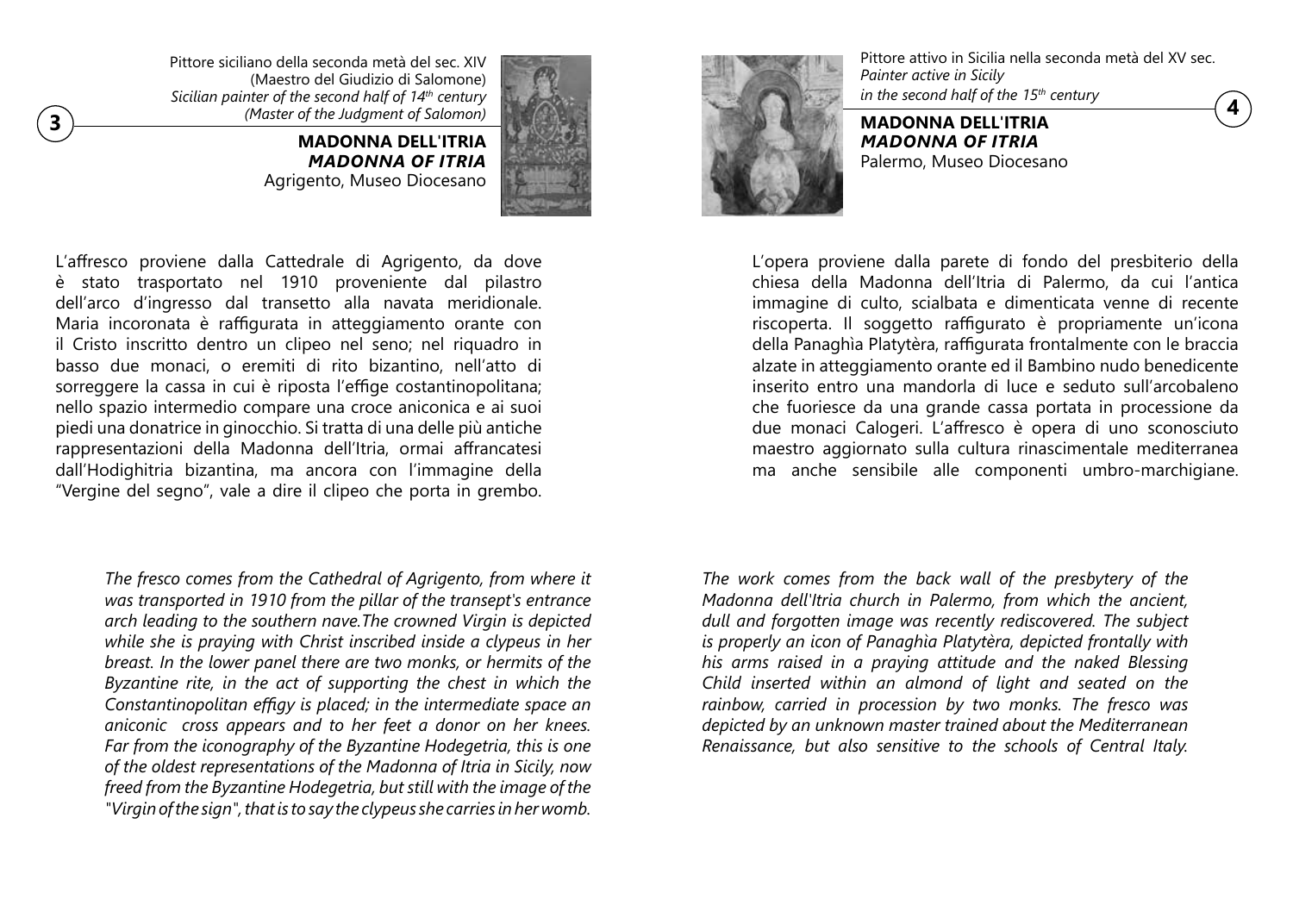**ICONOLOGIA DELLA GLORIOSA VERIGNE madre di Dio Maria protettrice di Messina** In messina, appresso Giacomo Matthei stampatore camerale, 1644 Palermo, Biblioteca Centrale Regionale



Il volume del padre gesuita Placido Samperi (Messina, 1590- 1654), è considerato il prodotto più significativo dell'editoria messinese del '600. L'opera è illustrata da 76 incisioni (sulle 132 previste) che raffigurano i quadri e le statue della Madonna venerate nelle chiese, cappelle e conventi di Messina e dintorni. Per la ricchezza di notizie e la documentazione accurata (vi vengono riportati epigrafi, iscrizioni, versi), l'opera costituisce una fonte imprescindibile per la ricostruzione della storia, della devozione e dell'arte messinese in buona parte perduta a causa dei numerosi terremoti che hanno devastato la città. Il volume è aperto alla tavola 65 (in realtà mancante nell'esemplare in mostra e proposta in copia) che mostra l'immagine venerata nella chiesa della Confraternita dei Muratori e Scalpellini di Messina.

> *The volume of the Jesuit father Placido Samperi (Messina, 1590- 1654), is one of the most significant products of 17th-century Messina publishing. The work is illustrated by 76 engravings (out of the 132 planned) depicting the paintings and statues of the Virgin venerated in the churches, chapels and convents of Messina and its surroundings. For the wealth of information and accurate documentation (epigraphs, inscriptions, verses), the work is an essential source for the reconstruction of the history, devotion and art of Messina, largely lost due to the numerous earthquakes that ravaged the city. The book is open at plate 65 (actually missing in this exemplar and proposed here as a copy) which shows the image venerated in the church of the Confraternity of the Masons and Stonecutters of Messina.*



Mario di Laurito (documentato dal 1501 al 1536)

**MADONNA DELL'ITRIA** *MADONNA OF ITRIA*  Palermo, Museo Diocesano

La tela si deve a Mario di Laurito, elegante pittore di cultura composita attivo tra Napoli e la Sicilia nella prima metà del XVI secolo. Si trovava in origine nella chiesa dell'Arciconfraternita della Santissima Annunziata di Palermo, dove era inserita nel contesto di un articolato soffitto piano a cassettoni con ricche cornici fitomorfe dorate che nella navata centrale narrava in 16 riquadri, dall'ingresso al transetto, scene della vita della Vergine e di Cristo. I dipinti vennero commissionati al Laurito nel 1529 dai rettori della confraternita e si conclusero nel 1536 con l'incarico allo stesso pittore per dipingere e dorare i 'cinti', ovvero le cornici dei cassettoni che contenevano i quadri.

*The canvas was painted by Mario di Laurito, an elegant artist of composite culture active between Naples and Sicily in the first half of the 16th century. It was originally located in the church of the Archconfraternity of the Santissima Annunziata in Palermo, where it was inserted in the context of an articulated flat coffered ceiling with rich golden phytomorphic frames which, in the central nave, narrated in 16 squares some scenes from life of the Virgin and Christ. The paintings were commissioned to Laurito in 1529 by the rectors of the brotherhood and ended in 1536 with the task of the same painter to paint and gild the frames that contained the paintings.*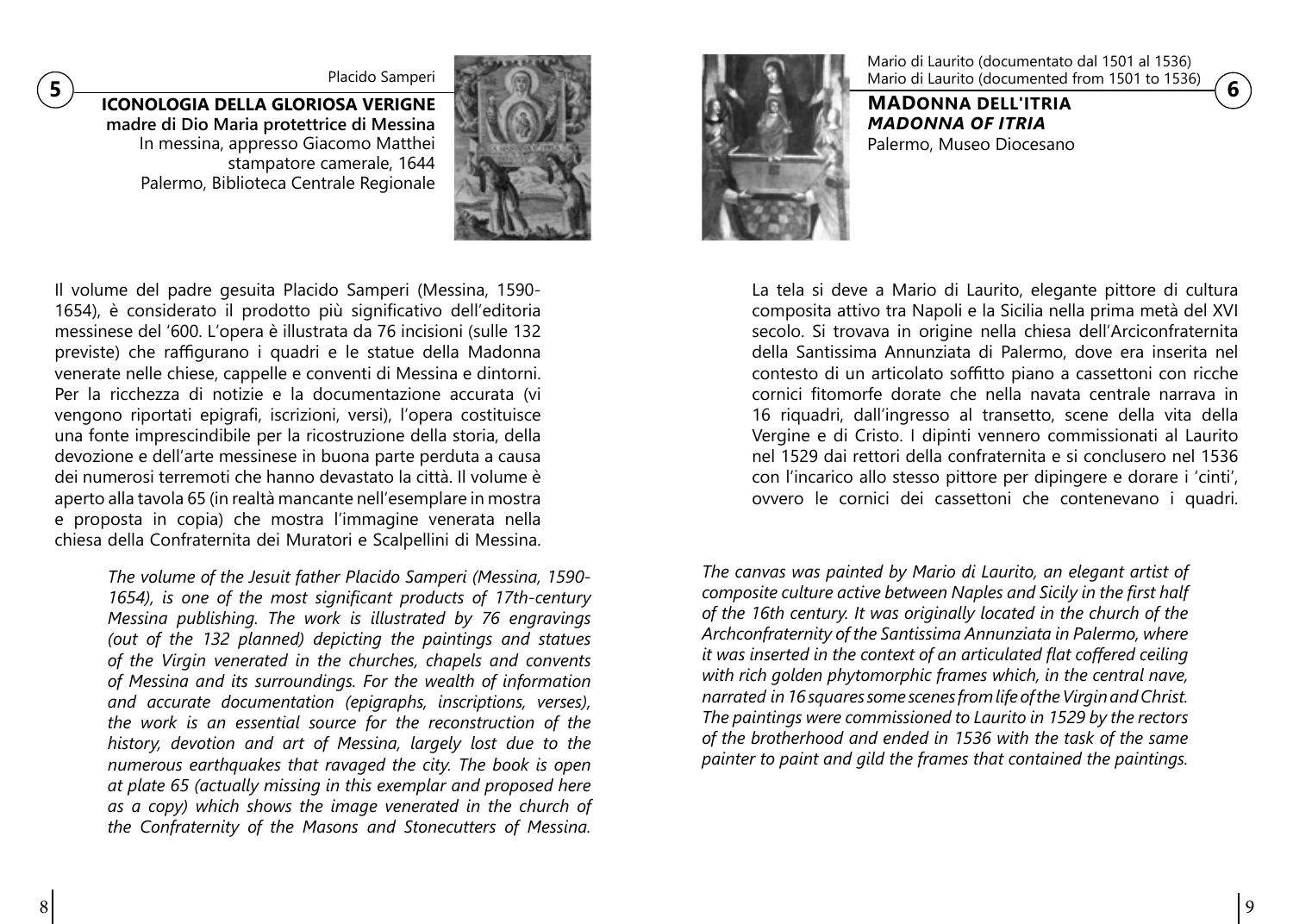Scultore siciliano della seconda metà del XVI sec. *Sicilian sculptor of the second half of the 16th century*

**7**

**MADONNA DELL'ITRIA** *MADONNA OF ITRIA* Alcamo, Chiesa di Santa Maria Assunta 1573



Al culmine del monumento funebre contenente le spoglie dell'alcamese Giovan Vincenzo Pellegrino, capitano dell'esercito di Carlo V, che partecipò alla vittoriosa spedizione del 1535 contro Tunisi, è un bassorilievo in marmo bianco raffigurante la Madonna dell'Itria. La Vergine a mezzo busto con Bambino Gesù benedicente, poggia su una cassa tenuta a spalla da due monaci basiliani. L'opera si inserisce nell'ambito della scultura della Sicilia occidentale databile al XVI secolo, gravitante intorno ad Antonello Gaggini, Bartolomeo Berrettaro e Giuliano Mancino, ai quali si attribuiscono anche altre opere realizzate nella stessa chiesa.

> *At the top of the grave containing the remains of Giovan Vincenzo Pellegrino from Alcamo, captain of the army of Charles V, who participated in the victorious expedition of 1535 against Tunis, there is a white marble bas-relief depicting the Madonna of Itria. The half-length Virgin with the blessing Jesus Child, rests on a chest held on the shoulder by two Basilian monks. The work is part of the sculpture of western Sicily dating back to the sixteenth century, gravitating around Antonello Gaggini, Bartolomeo Berrettaro and Giuliano Mancino, who are also credited with other works made in the same church.*



Pittore attivo in Sicilia nella seconda metà del XVI sec. (Deodato Guinaccia?) *Painter active in Sicily in the second half of the 16th century (Deodato Guinaccia?)*

**8**

**MADONNA DELLA RACCOMANDATA** Paternò, Chiesa di Santa Maria dell'Alto 1573 - 1574

La tela raffigura la scena tradizionale della Madonna della misericordia o, come è anche nota in Sicilia, "della Raccomandata". Secondo la tradizionale iconografia, la Vergine, stante, apre il suo mantello sotto il quale trovano riparo i fedeli, mentre due angeli la incoronano. La vasta schiera dei "raccomandati", cioè di coloro che hanno chiesto protezione alla Vergine è divisa tra religiosi (a sinistra) e laici (a destra). Tra i primi si riconoscono le gerarchie della Chiesa a cominciare dal papa, identificabile in Gregorio XIII. Sulla destra invece, in primo piano si riconoscono Filippo II re di Spagna e la quarta moglie, la regina Anna d'Austria. In seconda e in terza fila, alcuni volti dai tratti caratterizzati devono essere letti come rappresentanti della società paternese dell'epoca: tra di essi si potrebbero riconoscere Sofonisba Anguissola, con abito rosso, e la cognata Aloisia de Luna col velo. Appena dietro, in terza fila, compare un giovane con lo sguardo levato in alto e caratterizzato nell'abbigliamento da una vistosa gorgiera che potrebbe essere Fabrizio Moncada, marito di Sofonisba.

*The canvas depicts the traditional scene of the Madonna of Mercy or, as it is also known in Sicily, "della Raccomandata". According to traditional iconography, the Virgin, standing, opens her cloak under which the believers find shelter, while two angels crown her. The vast group of "recommended", that is, of those who have asked the Virgin for protection is divided between religious (left) and lay people (right). Among the first we recognize the hierarchies of the Church starting with the pope, identifiable in Gregory XIII. On the right, however, in the foreground, we recognize Philip II, King of Spain and his fourth wife, Queen Anne of Austria. In the second and third row, some faces with characterized features must be read as representatives of the Paternese society of the time: among them, we could recognize Sofonisba Anguissola, with a red dress, and her sister-in-law Aloisia de Luna with a veil. Just behind, in the third row, a young man appears with his eyes raised up and characterized by a showy ruff: he could be Fabrizio Moncada, Sofonisba's husband.*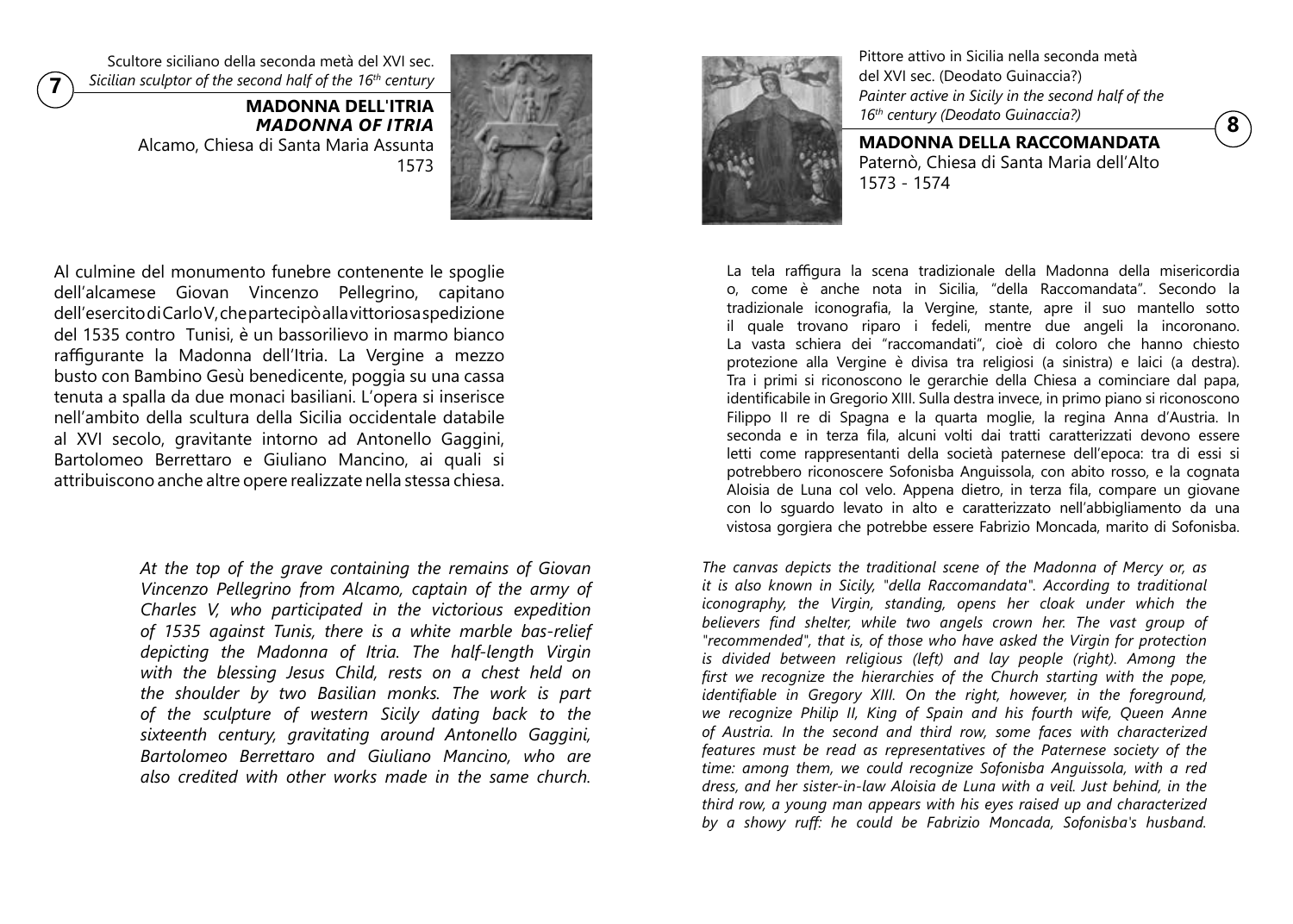**<sup>9</sup>** Giovanni Agostino della Lengueglia

**RITRATTI DELLA PROSAPIA et heroi Moncadi nella Sicilia** Opera historica-encomiastica. Parte prima. Valencia, 1657 Palermo, Biblioteca Centrale Regionale



Opera in due volumi realizzata dal padre somasco Giovanni Agostino della Lengueglia, brillante oratore di origine ligure, su commissione di Luigi Guglielmo Moncada, viceré della reale città di Valencia, ed ivi stampata nel 1657 da Vincenzo Sacco. Nella galleria dei principi antenati, che correda altrettanti camei dedicati alle loro biografie, l'incisore, rimasto anonimo per la maggior parte delle immagini, decifra le fattezze dei volti dei Moncada fotografandone i moti dell'anima. Il primo volume, esposto in mostra, contiene venti calcografie di cui un'antiporta con lo stemma Moncada e diciannove ritratti. Tra questi si è scelto di mostrare il Ritratto decimosesto con l'effigie di Don Cesare Moncada principe di Paternò, fratello di Fabrizio sposo di Sofonisba Anguissola.

*Work in two volumes created by the Somascan father Giovanni Agostino della Lengueglia (a celebrated preacher of Ligurian origin), commissioned by Luigi Guglielmo Moncada, viceroy of the royal city of Valencia, and printed there in 1657 by Vincenzo Sacco. In the gallery of the ancestors, which accompanies as many cameos dedicated to their biographies, the anonymous engraver creates a large series of Moncada portraits. The first volume, here exhibited, contains twenty intaglio prints, one of which at the front with the Moncada coat of arms, and nineteen portraits. Among these it was decided to show the sixteenth portrait with the effigy of Don Cesare Moncada prince of Paternò, brother of Fabrizio, husband of Sofonisba Anguissola.*

ELATIONE **DVE GALERE DISICILIA** ON PIETRO ANTONIO

Pietro Antonio Tornamira<br>**RELATIONE DELLA PRESA DI DUE GALERE DELLA SQUADRA DI SICILIA Fatta dalle galeotte d'Algeri nell'anno 1678** In Palermo, per Carlo Adamo, 1674 Palermo, Biblioteca Centrale Regionale

La Relatione del padre benedettino Pietro Antonio Tornamira (Alcamo, 1618 - Palermo, 1681), a lungo vissuto nell'abbazia di San Martino delle Scale, narra la cattura di due galere cristiane appartenenti alla squadra del Regno di Sicilia da parte dei corsari musulmani. Le due galere erano partite da Palermo per Napoli, con molti bagagli e passeggeri. La prima nave, avvistati i nemici non lontano da Capri, buttati in acqua tutti i pesi, corse avanti. Il duca di Terranova e principe di Castelvetrano, don Carlo d'Aragona Tagliavia, che era il personaggio più illustre ivi imbarcato, riuscì a mettersi in salvo con una scialuppa, altri si buttarono a nuoto ma quindici ne morirono, e fra questi il nobiluomo Fabrizio Moncada, marito di Sofonisba Anguissola. Entrambe le navi venero catturate e portate ad Algeri. La Relatione segue il destino dei religiosi prigionieri, le vessazioni subite, le contrattazioni per il pagamento del riscatto e la lieta conclusione con il loro ritorno a casa.

*The Relatione of the Benedictine father Pietro Antonio Tornamira (Alcamo, 1618 - Palermo, 1681), who lived for a long time in the abbey of San Martino delle Scale, narrates the capture of two Christian galleys belonging to the team of the Kingdom of Sicily by Muslim pirates. The two galleys had left Palermo for Naples, with a lot of luggage and passengers. The first ship, sighting the enemies not far from Capri, throwing all the weights into the water, ran forward. The Duke of Terranova and Prince of Castelvetrano, Don Carlo d'Aragona Tagliavia, who was the most illustrious person on board there, managed to save himself with a lifeboat, others swam, but fifteen died, and among these the nobleman Fabrizio Moncada, husband of Sofonisba Anguissola. Both ships were captured and brought to Algiers. The Relatione follows the fate of the religious prisoners, the harassment they suffered, the negotiations for the payment of the ransom and the happy ending with their return home.*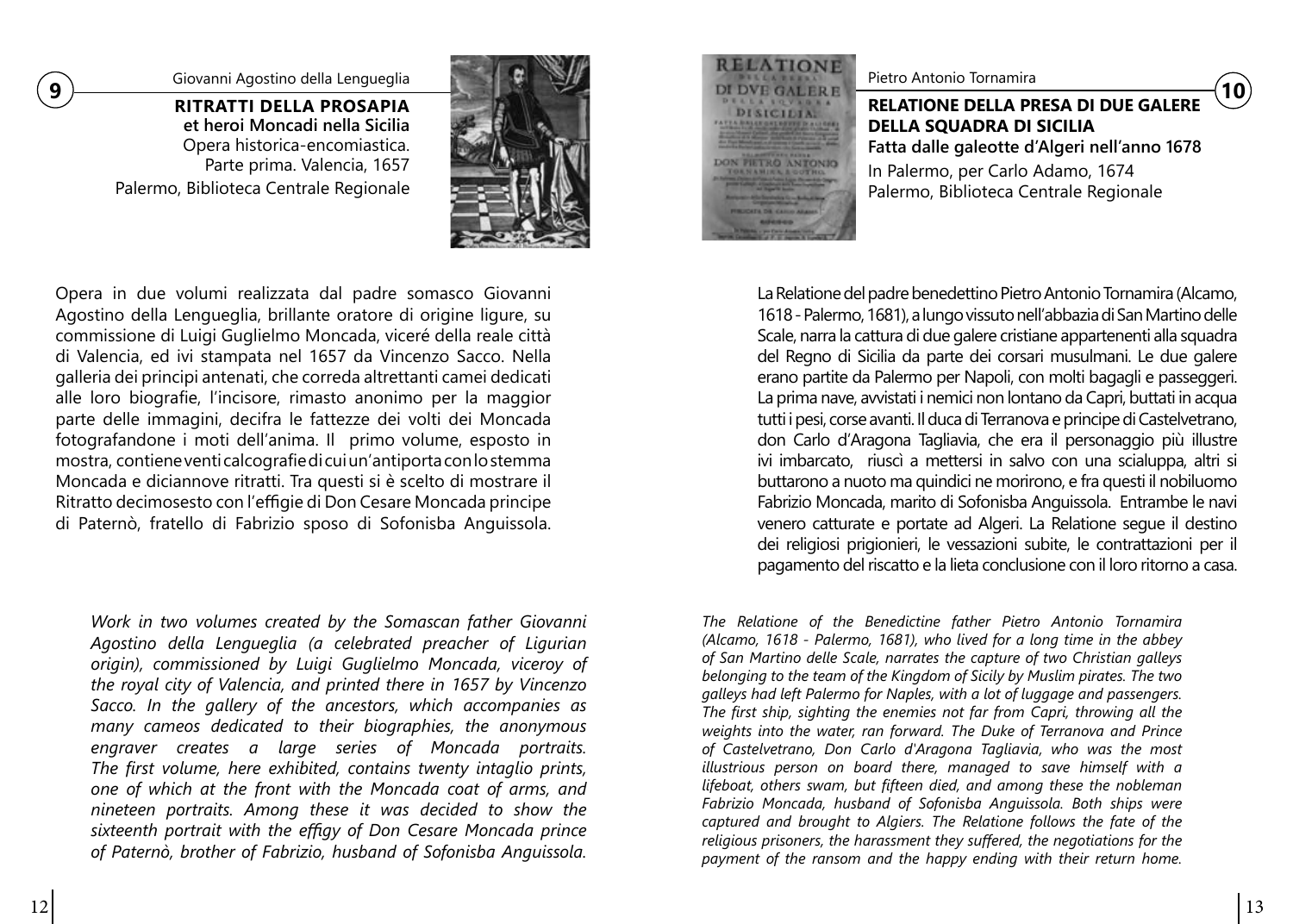

Antonello Riccio

**MADONNA DELL'ITRIA con i santi Pietro e Paolo** *MADONNA DELL'ITRIA with Saints Peter and Paul* Messina, Villaggio Contesse, chiesa di Santa Maria Immacolata, 1570



L'opera proviene dalla Chiesa della Calispera nel casale di Contesse di Messina, di fondazione medievale, ma riedificata nel XVI secolo dopo un'alluvione. Datata 1570, questa pala d'altare è tra le prime opere note di Antonello Riccio, artista particolarmente apprezzato dalla committenza religiosa locale del secondo del Cinquecento. Come nel dipinto conservato nella chiesa di Santa Caterina Valverde, Riccio si cimenta qui sul tema della Madonna dell'Itria, trasportata sulla cassa dai due "calogeri", inserendo ai lati le figure dei santi Pietro e Paolo. Sulla spada di quest'ultimo è raffigurato un serpente che fa riferimento a un episodio degli Atti degli apostoli: in seguito al naufragio nelle acque di Malta Paolo, accolto dagli abitanti dell'isola intorno a un fuoco, rimase indenne in seguito al morso di una vipera che prontamente gettò nelle fiamme.

*The painting comes from the Calispera Church in the Villaggio Contesse near Messina, of medieval foundation, but rebuilt in the 16th century after a flood. Dated 1570, this altarpiece is one of the earliest works by Antonello Riccio, an artist particularly appreciated by local religious clients of the second half of the sixteenth century. As in the painting preserved in the church of Santa Caterina Valverde, Riccio here tries his hand at the theme of the Madonna dell'Itria, carried on the chest by the two "calogeri", inserting the figures of Saints Peter and Paul on the sides. On the sword of saint Paul there is a snake that refers to an episode of the Acts of the Apostles: following the shipwreck in the waters of Malta, Paul, welcomed by the inhabitants of the island around a fire, was left unscathed following the bite of a viper which he promptly threw into the flames.*



Sofonisba Anguissola - Pittore attivo in Sicilia seconda metà del XVI sec. (Deodato Guinaccia?) *Sofonisba Anguissola - Painter active in Sicily in the second half of the 16th* century (Deodato Guinaccia?)

**12**

### **MADONNA DELL'ITRIA** *MADONNA OF ITRIA*

Paternò, Chiesa della SS. Annunziata, 1577 - 1579

Il dipinto venne commissionato al pittore napoletano Deodato Guinaccia, attivo in quel tempo a Messina, da Fabrizio Moncada e dalla moglie Sofonisba Anguissola, molto probabilmente come ringraziamento per la cessazione della peste che nel 1576 aveva afflitto Paternò, ma venne completato con l'intervento della stessa Sofonisba per le figure della Madonna e del Bambino, e forse anche con la partecipazione del marito Fabrizio, come la stessa pittrice lascia intendere nell'atto di donazione del quadro in data 25 giugno 1579 quando decide, ormai in procinto di lasciare l'isola per tornare a Cremona, di donare l'opera ai francescani conventuali della chiesa di San Francesco di Paternò. Il dipinto rappresenta l'unica opera certa alla quale Sofonisba attese durante il suo soggiorno paternese. La tavola dovette restare in San Francesco per poco più di un secolo, dal momento che la chiesa fu gravemente danneggiata dal terremoto del 1693. Molto probabilmente a seguito del cataclisma, venne spostata nell'antica matrice (Santa Maria dell'Alto) e di qui, in tempi recenti, nella sede attuale.

*The painting was commissioned by Fabrizio Moncada and his wife Sofonisba Anguissola, probably as thanks for the cessation of the plague which had afflicted Paternò in 1576. It was commissioned to a local painter, but it was completed with the intervention of Sofonisba herself for the figures of the Madonna with Child and for the landscape. Perhaps her husband Fabrizio also had to participate in its realization, as Sofonisba herself suggests in the painting's deed of donation on the 25th of June 1579. Shortly before leaving the island to return to Cremona, Sofonisba decided to leave it to the church of San Francesco in Paternò. The painting had to remain in San Francesco for just over a century, since the church was severely damaged by the earthquake of 1693. Most likely following the cataclysm, it was moved to the ancient matrix (Santa Maria dell'Alto) and from here, in recent times, in the current location.*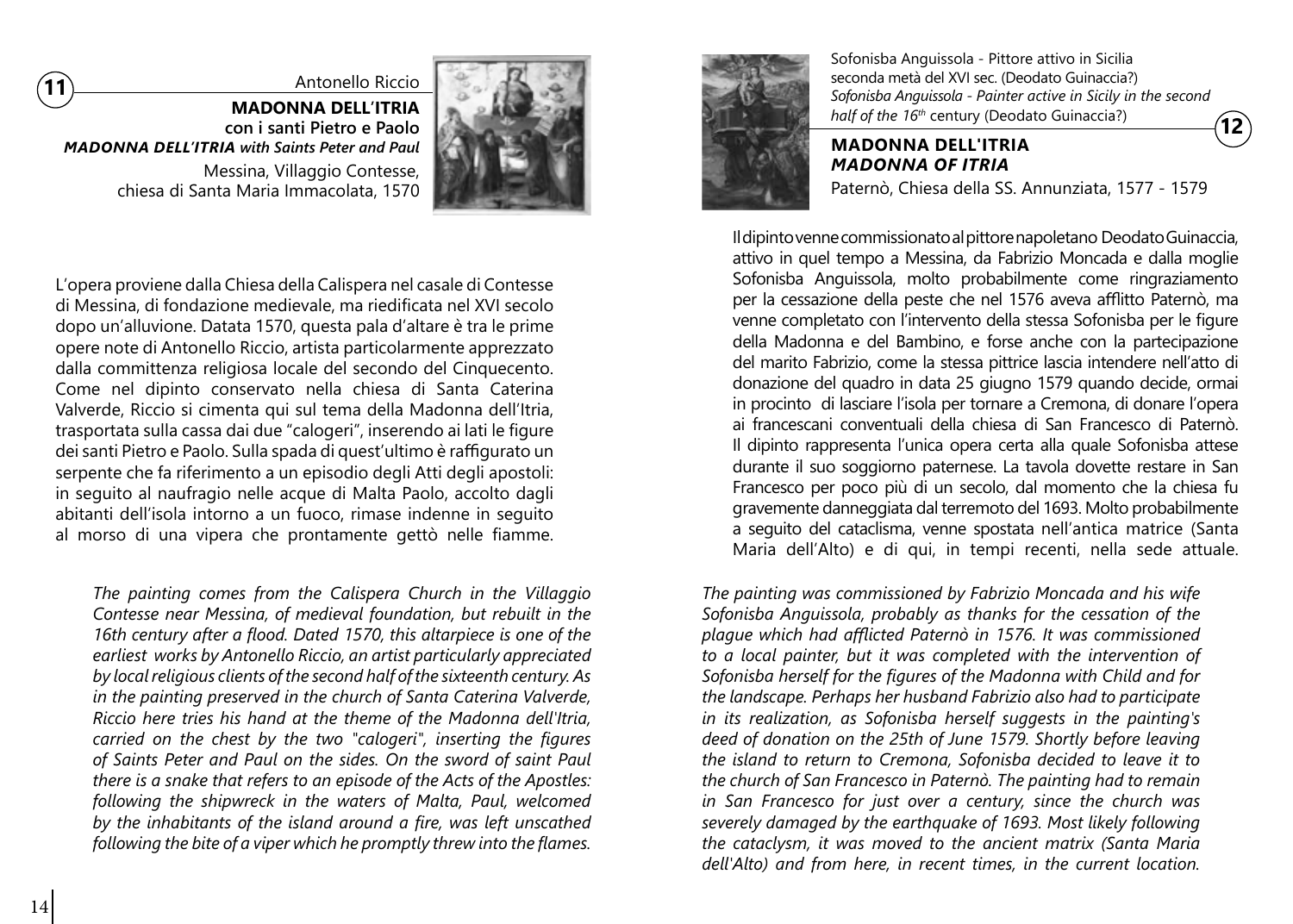Giuseppe Alvino, detto "il Sozzo" *Giuseppe Alvino, known as 'il Sozzo'*

**MADONNA DELL'ITRIA** *MADONNA OF ITRIA* Monreale, Museo Diocesano 1590



La tavola venne dipinta per volere della Compagnia di San Francesco al fine di impreziosire l'erigenda omonima chiesa di Monreale, edificata nel 1596. Il dipinto si apprezza per il suo tono particolarmente manieristico. La Vergine e il Bambino, in alto e illuminati da luce mistica, sono circondati da un vortice di angeli e nubi che solennizzano l'incoronazione della Madre di Dio. In basso, i due monaci portatori, sulle cui spalle grava la pesante cassa che accoglie le due figure divine, creano uno squarcio visivo sul fondo paesaggistico, lontano dallo spettatore, in cui emerge abilmente l'effetto atmosferico dato dai colori grigio, celeste e verde. I toni cromatici si fanno più caldi e intensi sui personaggi in primo piano e sugli elementi naturalistici. Su un sasso, tra i piedi del monaco di sinistra, si legge la data 1590.

*The panel was requested by the Compagnia di San Francesco in order to embellish the church with the same name in Monreale (built in 1596). The painting is appreciated for its particularly manneristic tone. The Virgin and the Child, above and illuminated by mystical light, are surrounded by a whirlwind of angels and clouds that solemnize the coronation of the Mother of God. Below, the two carrying monks, on whose shoulders the heavy chest that holds the two divine figures, create a visual gash on the landscape background, far from the viewer, in which the atmospheric effect given by the gray, light blue and green colors skilfully emerges. The chromatic tones become warmer and more intense on the characters in the foreground and on the naturalistic elements. On a stone, between the feet of the monk on the left, we read the date 1590.*



Anton Maria Viani (Cremona, 1555/1557 - Mantova, 1630)

**MADONNA DELL'ITRIA**  *MADONNA OF ITRIA* Mantova, cattedrale di San Pietro 1595 ca.

Le ragioni della presenza di questo soggetto nel duomo mantovano dipendono dal fatto che l'altare dedicato alla Madonna d'Itria venne innalzato per conto del vescovo Francesco Gonzaga, reduce proprio da un lungo periodo in Sicilia in cui fu vescovo di Cefalù. La fedeltà a questa devozione, all'origine della sua decisione di trapiantarla a Mantova, trova conferma nei privilegi assegnati dal Gonzaga all'altare della cattedrale, presso il quale, tra il 1594 e il 1595, istituisce anche una Compagnia dei poveri. La datazione della tela alla metà dell'ultimo decennio del secolo trova riscontro anche nei dati di stile, che permettono di delineare confronti con altre opere del pittore scalabili tra il 1593 e il 1595. Il Viani, a lungo attivo presso la corte bavarese, rivela qui la sua attenzione per la cultura rudolfina e internazionale allora diffusa nei principali centri europei.

*The reasons for the presence of this subject in the Mantuan cathedral depend on the fact that the altar dedicated to the Madonna of Itria was raised on behalf of Bishop Francesco Gonzaga, who had just come back from a long period in Sicily in which he was bishop of Cefalù. The fidelity to this devotion, at the origin of his decision to transplant it to Mantua, is confirmed by the privileges assigned by Gonzaga to the altar of the cathedral, where, between 1594 and 1595, he also established a Company of the poor. The dating of the canvas to the middle of the last decade of the century is also reflected in the style data, which allow us to draw comparisons with other works by the painter scalable between 1593 and 1595. Viani, active for a long time at the Bavarian court, reveals here his attention for the international Mannerism, then widespread in the main European centers.*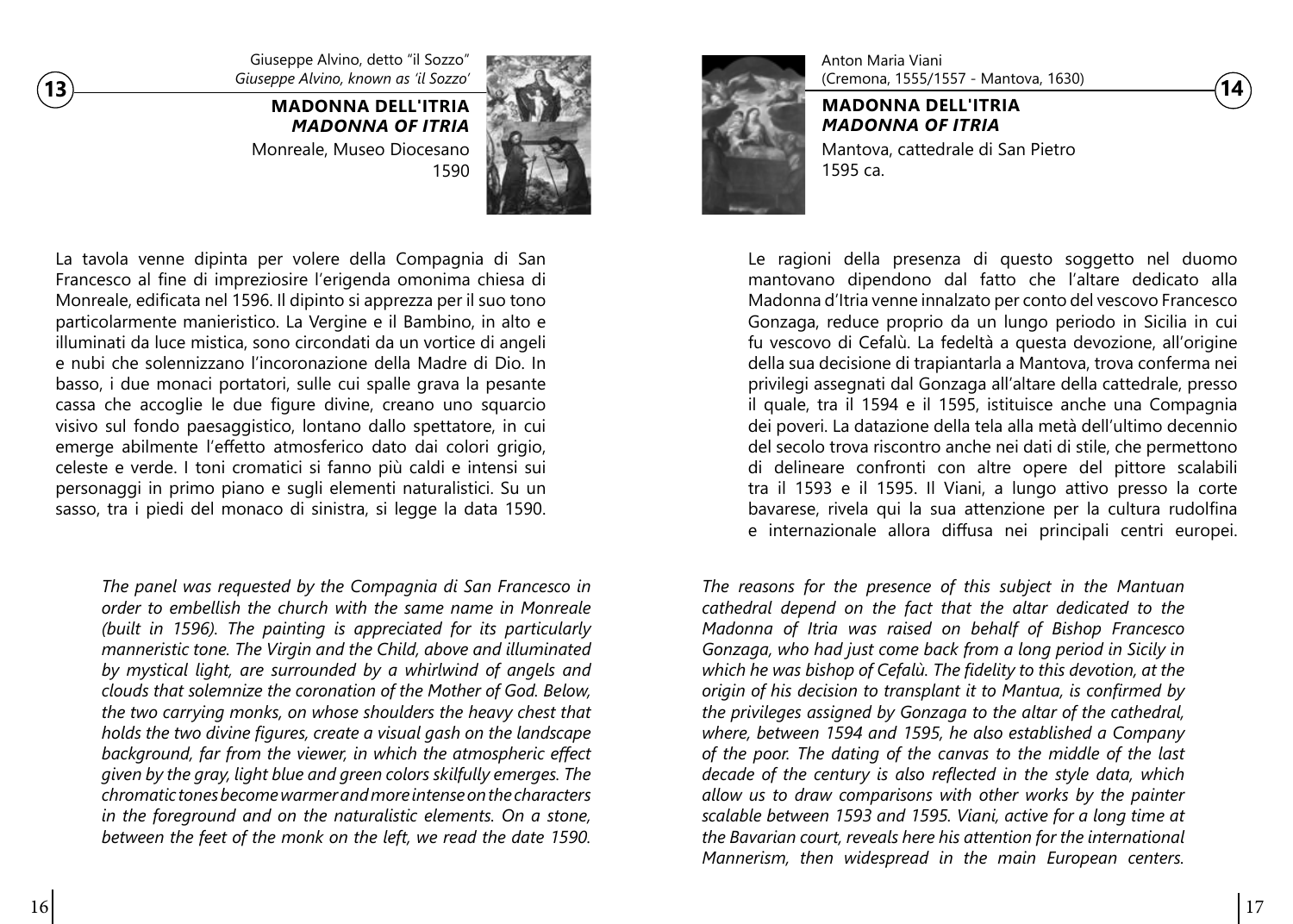**15** Ippolito Donesmondi<br> **15 DELL'ISTORIA ECCLESIASTICA DI MANTOVA CONSUMITY AND ANTIFORIA CONSUMITY OF THE COLORESIASTICA DI MANTOVA parte seconda - Mantova 1616, vol. 2**  Mantova, Archivio Storico Diocesano



I due volumi dell'Istoria ecclesiastica di Mantova furono composti dal francescano Ippolito

Donesmondi, teologo e predicatore, su commissione del duca Vincenzo I Gonzaga.

In appendice è allegata una Cronologia d'alcune cose più notabili di Mantova dedicata a un altro membro del medesimo casato, Francesco Gonzaga, vescovo della città dal 1593 al 1620 e già Ministro generale dell'ordine dei Frati Minori, col quale Donesmondi stabilì un legame privilegiato.

Il nono e il decimo libro dell'Istoria ecclesiastica sono ampiamente dedicati al presule francescano, costituendo una summa della sua attività, volta principalmente all'attuazione delle norme conciliari tridentine, di cui egli aveva già dato una prova tangibile durante il precedente mandato di vescovo a Cefalù, dal 1587 al 1592. Lo stesso fece nel duomo mantovano, favorendo consistenti interventi edilizi e artistici, compresa la fondazione, attorno al 1594-1595, di un altare dedicato alla Madonna d'Itria.

*The two volumes of the Istoria ecclesiastica di Mantova were composed by the Franciscan Ippolito Donesmondi, theologian and preacher, on request of the Duke Vincenzo I Gonzaga. They also contain a Chronology of some of Mantua's most notable things dedicated to another member of the ducal family, Francesco Gonzaga, bishop from 1593 to 1620 and former General Minister of the Gray Friars , with whom Donesmondi established a privileged bond. The ninth and tenth books of the Istoria ecclesiastica are largely dedicated to the Franciscan prelate, constituting a summa of his activity, aimed mainly at the implementation of the Tridentine conciliar norms, of which he had already given tangible proof during his previous mandate as bishop to Cefalù, in Sicily, from 1587 to 1592. He did the same in the Mantuan cathedral, favoring substantial building and artistic interventions, including the foundation, around 1594-1595, of an altar dedicated to the Madonna of Itria.*



Antonino Ferraro (Giuliana, 1523 - Castelvetrano, 1609) Niccolò Buttafuoco (qui documentato nel 1600)

#### **MADONNA DELL'ITRIA** *MADONNA OF ITRIA*

Corleone, Chiesa Madre di San Martino Scultura 1597-1599/ Pittura e doratura 1600

Maestosa macchina lignea commissionata dalla locale Compagnia della Madonna dell'Itria, che rappresenta un caso esemplare di scambi tra scultura e altri arti

decorative, non solo per aspetti strettamente iconografici ma anche per linguaggi espressivi, ivi compresi i motivi incisi ad estofado oro su oro, secondo la nota tecnica di importazione iberica diffusasi ampiamente in dipinti e tessuti siciliani dal XV fino al XVII secolo. Riguardo allo stile, l'opera si ispira nel ductus figurativo e nel monumentalismo vigoroso dei due monaci basiliani al tardo manierismo tosco-romano. Solennità delle pose ed espressioni assorte confermano che l'attenzione dello scultore è rivolta alla grande maniera dei Gagini. Il ricco addobbo pittorico sfoggia un raffinato repertorio di motivi dipinti, incisi e punzonati raffiguranti fiori di cardo cui si aggiungono il motivo dell'aquila incoronata a due teste e del leone su sfondo rosso nella stola del monaco in posizione più arretrata; i volti mostrano sottolineature di particolari descrittivi resi a punta di pennello, come ciglia e sopracciglia.

*Majestic wooden machine commissioned by the local Company of the Madonna dell'Itria, which represents an exemplary case of exchanges between sculpture and other decorative arts (silverware, textiles), not only for strictly iconographic aspects but also for expressive languages, including the motifs engraved to estofado gold on gold, according to the well-known Iberian import technique widely spread in Sicilian paintings and fabrics from the 15th to the 17th century. With regard to the style, the work is inspired by the figurative ductus and the vigorous monumentalism of the two Basilian monks by the late Tuscan-Roman mannerism. The solemnity of the poses and the absorbed expressions confirm that the sculptor's attention is directed to the grand manner of the Gagini. The rich pictorial decoration features a refined repertoire of painted, engraved and punched motifs depicting thistle flowers, in addition to the motif of the two-headed crowned eagle and the lion on a red background in the stole of the monk in the rearmost position; the faces show underlining of descriptive details rendered at the tip of a brush , such as eyelashes and eyebrows.*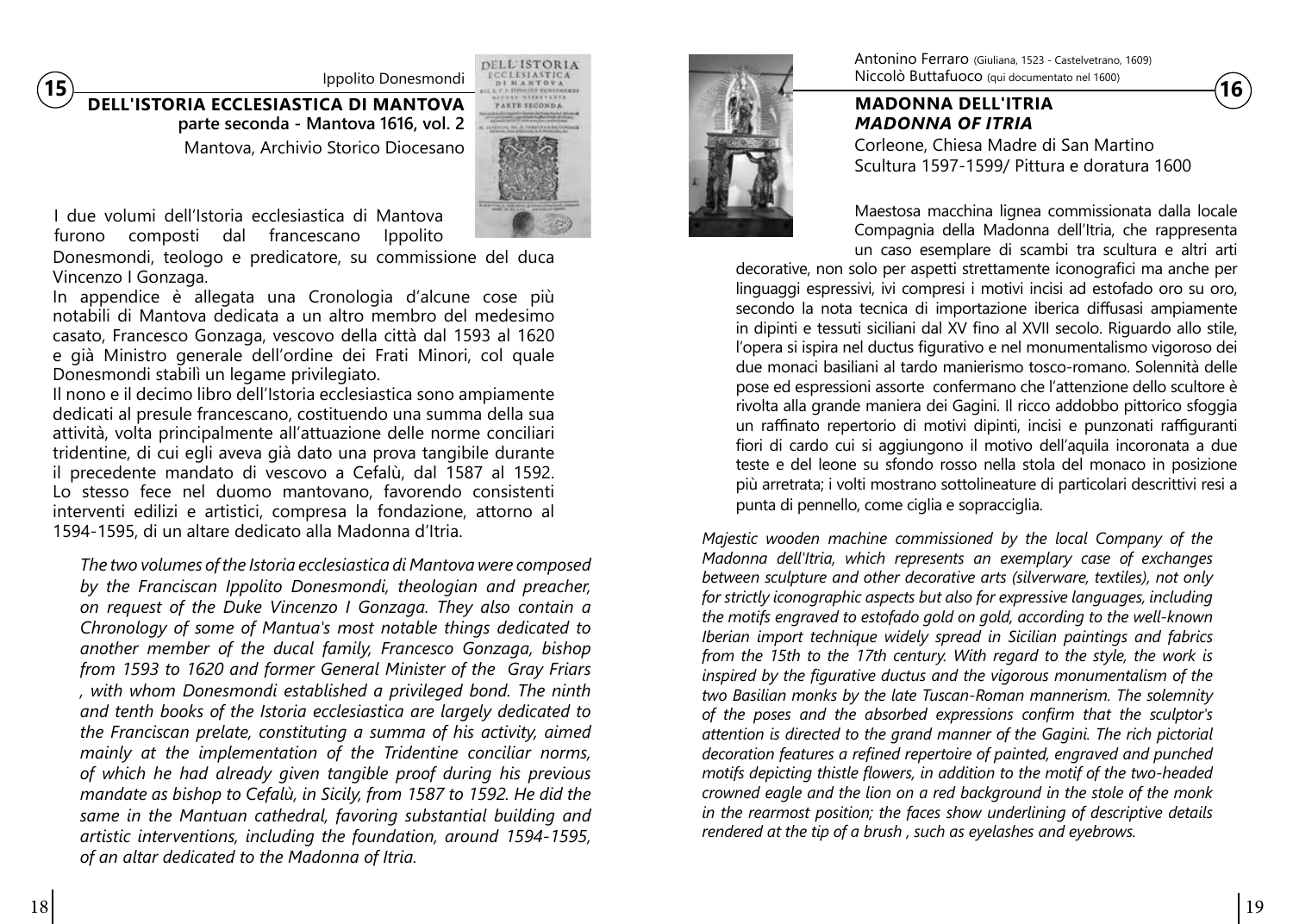

#### **MADONNA DELL'ITRIA** *MADONNA OF ITRIA*

Genova, Gabinetto Disegni e Stampe di Palazzo Rosso 1597 - 1604



Il pisano Aurelio Lomi lavorò a Genova per quasi otto anni tra 1597 e 1604, probabilmente chiamatovi da Castellino Pinelli Luciani, fratello di Giovan Agostino allora tesoriere generale della Camera Apostolica, che già lo aveva incaricato di decorare la sua cappella in Santa Maria in Vallicella a Roma. Il disegno, quadrettato, lascia intendere che sia da mettere in rapporto a una pala prevista per una chiesa genovese, forse quella domenicana di Santa Maria di Castello, dove il culto della Madonna dell'Itria era già attestato dalla presenza di una pala di Pier Francesco Sacchi datata 1526. Forse Lomi potrebbe esser stato richiesto, da parte di un nuovo titolare del giuspatronato di quella cappella, di fornire una versione più aggiornata dell'immagine della Madonna d'Itria, ma il progetto, portato avanti fino al punto di quadrettare la composizione per trasferirla, ingrandita, sulla tela, per ragioni sconosciute rimase poi interrotto.

*Aurelio Lomi, a painter from Pisa, worked in Genoa for almost eight years between 1597 and 1604, probably called there by Castellino Pinelli Luciani, brother of Giovan Agostino then treasurer general of the Apostolic Chamber, who had already commissioned him to decorate his chapel in Santa Maria in Vallicella in Rome. The drawing, squared, suggests that it is to be put in relation to an altarpiece planned for a Genoese church, perhaps the Dominican one of Santa Maria di Castello, where the cult of the Madonna dell'Itria was already attested by an altarpiece by Pier Francesco Sacchi dated 1526. Perhaps Lomi could have been requested, by a new owner of the patronage of that chapel, to provide a more updated version of the image of the Madonna d'Itria. The project, however, carried out to the point of squaring the composition to transfer it enlarged on the canvas, for some unknown reasons, was then interrupted.*



Bernardo Strozzi (Genova 1582 - Venezia 1644)

**MADONNA DELL'ITRIA** *MADONNA OF ITRIA* San Maurizio ai Monti (Rapallo) Chiesa di San Maurizio 1610 - 1612

Nessuna notizia è emersa fino ad oggi sull'incarico del dipinto allo Strozzi per questa pala. Non si sa perché sia stata scelta proprio la Madonna dell'Itria come soggetto e nemmeno come sia maturata la decisione di affidarne l'esecuzione a un dotato pittore, ma ancora relativamente giovane, o quanto meno non pienamente affermato quale era Strozzi intorno al 1610-1612, data questa proposta ancora di recente. Se infatti l'impostazione un po' rigida della composizione dipende di sicuro dalla tradizione iconografica del soggetto, la Madonna e il Bambino paiono da iscrivere più nel novero delle sue cose più precoci, dove comunque il colore è già protagonista, piuttosto che tra tele che mostrano, procedendo nella seconda decade del Seicento, la recezione degli stimoli indotti dall'osservazione diretta dei maestri lombardi.

*No news has emerged until now about the assignment of the painting to Strozzi for this altarpiece. It is not clear why the Madonna of Itria was chosen as the subject and why it was decided to choose a gifted painter, but still relatively young and not fully affirmed, as it was Strozzi in 1610-1612. In fact, if the somewhat rigid setting of the composition certainly depends on the iconographic tradition of the subject, the Madonna and Child seems to be inscribed more in the group of his most precocious things, where the color is already the protagonist and not between the canvases that show, in the second decade of the seventeenth century, the reception of the influence induced by the direct observation of the Lombard masters.*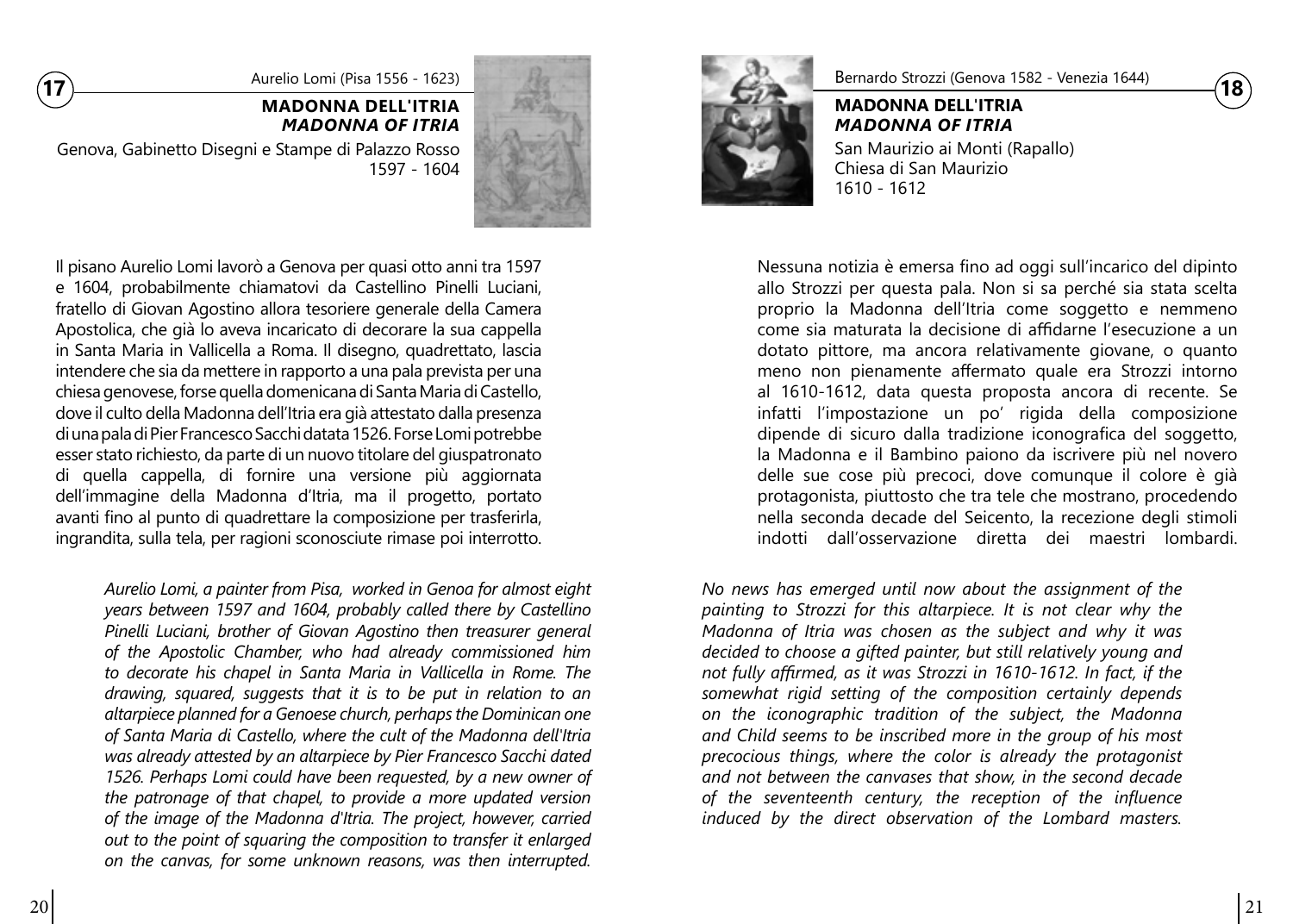*1.* Pittore attivo in Sicilia nella prima metà del XIII sec. **Madonna Hodighítria (detta "Madonna della Spersa")**

*2.* Ambito di Creta o isole dell'Egeo, **Trittico col Pantocrator in trono, la Vergine orante col Bambino e san Giovanni Crisostomo** 

*3.* Pittore siciliano della seconda metà del sec. XIV (Maestro del Giudizio di Salomone) **Madonna dell'Itria** 

*4.* Pittore attivo in Sicilia nella seconda metà del XV secolo **Madonna dell'Itria**

*5.*Placido Samperi, **Iconologia della gloriosa vergine Madre di Dio Maria protettrice di Messina**

*6.* Mario di Laurito **Madonna dell'Itria** 

*7.* Scultore siciliano del XVI secolo **Madonna dell'Itria**

*8.* Pittore attivo in Sicilia nella seconda metà del XVI sec. (Deodato Guinaccia?) **Madonna della Raccomandata**

*9.* G. A. della Lengueglia **Ritratti della prosapia et heroi Moncadi nella Sicilia**

*10.* Antonio Tornamira **Relatione della presa di due galere della squadra di Sicilia**

*11.* Antonello Riccio **Madonna dell'Itria con i santi Pietro e Paolo**

*12.* Sofonisba Anguissola - Pittore attivo in sicilia nella seconda metà del XVI sec. (Deodato Guinaccia?) **Madonna dell'Itria** 

*13.* Giuseppe Alvino, detto "il Sozzo" **Madonna dell'Itria**

*14.* Anton Maria Viani **Madonna d'Itria**

*15.* Ippolito Donesmondi **Dell'istoria ecclesiastica di Mantova**

*16.* Antonino Ferraro e Niccolò Buttafuoco **Madonna dell'Itria** 

*17.* Aurelio Lomi **Madonna dell'Itria** 

*18.* Bernardo Strozzi **Madonna dell 'Itria**

|                          |                                       | $\overline{\textcircled{\tiny{f}}}$ |                                       |                                                                                                                                                                                                                                                                                                                                               |
|--------------------------|---------------------------------------|-------------------------------------|---------------------------------------|-----------------------------------------------------------------------------------------------------------------------------------------------------------------------------------------------------------------------------------------------------------------------------------------------------------------------------------------------|
| $\Bigg  \textcircled{1}$ |                                       |                                     |                                       | [3]<br>[13]                                                                                                                                                                                                                                                                                                                                   |
|                          |                                       |                                     |                                       |                                                                                                                                                                                                                                                                                                                                               |
|                          |                                       |                                     |                                       |                                                                                                                                                                                                                                                                                                                                               |
| 10                       |                                       |                                     | $\frac{\overline{13}}{\overline{12}}$ |                                                                                                                                                                                                                                                                                                                                               |
|                          |                                       |                                     |                                       |                                                                                                                                                                                                                                                                                                                                               |
|                          |                                       |                                     |                                       | (10)<br>(2)<br>(7)                                                                                                                                                                                                                                                                                                                            |
|                          | $\frac{\overline{11}}{\overline{10}}$ |                                     |                                       |                                                                                                                                                                                                                                                                                                                                               |
|                          |                                       |                                     |                                       |                                                                                                                                                                                                                                                                                                                                               |
|                          |                                       |                                     | $\circledS$<br>$\widehat{A}$          |                                                                                                                                                                                                                                                                                                                                               |
|                          |                                       |                                     |                                       |                                                                                                                                                                                                                                                                                                                                               |
|                          | $\bigcirc$                            |                                     |                                       |                                                                                                                                                                                                                                                                                                                                               |
|                          |                                       |                                     |                                       | $\begin{picture}(20,20) \put(0,0){\line(1,0){155}} \put(15,0){\line(1,0){155}} \put(15,0){\line(1,0){155}} \put(15,0){\line(1,0){155}} \put(15,0){\line(1,0){155}} \put(15,0){\line(1,0){155}} \put(15,0){\line(1,0){155}} \put(15,0){\line(1,0){155}} \put(15,0){\line(1,0){155}} \put(15,0){\line(1,0){155}} \put(15,0){\line(1,0){155}} \$ |
|                          |                                       | $\widehat{\mathcal{C}}$             |                                       |                                                                                                                                                                                                                                                                                                                                               |
|                          |                                       |                                     |                                       |                                                                                                                                                                                                                                                                                                                                               |